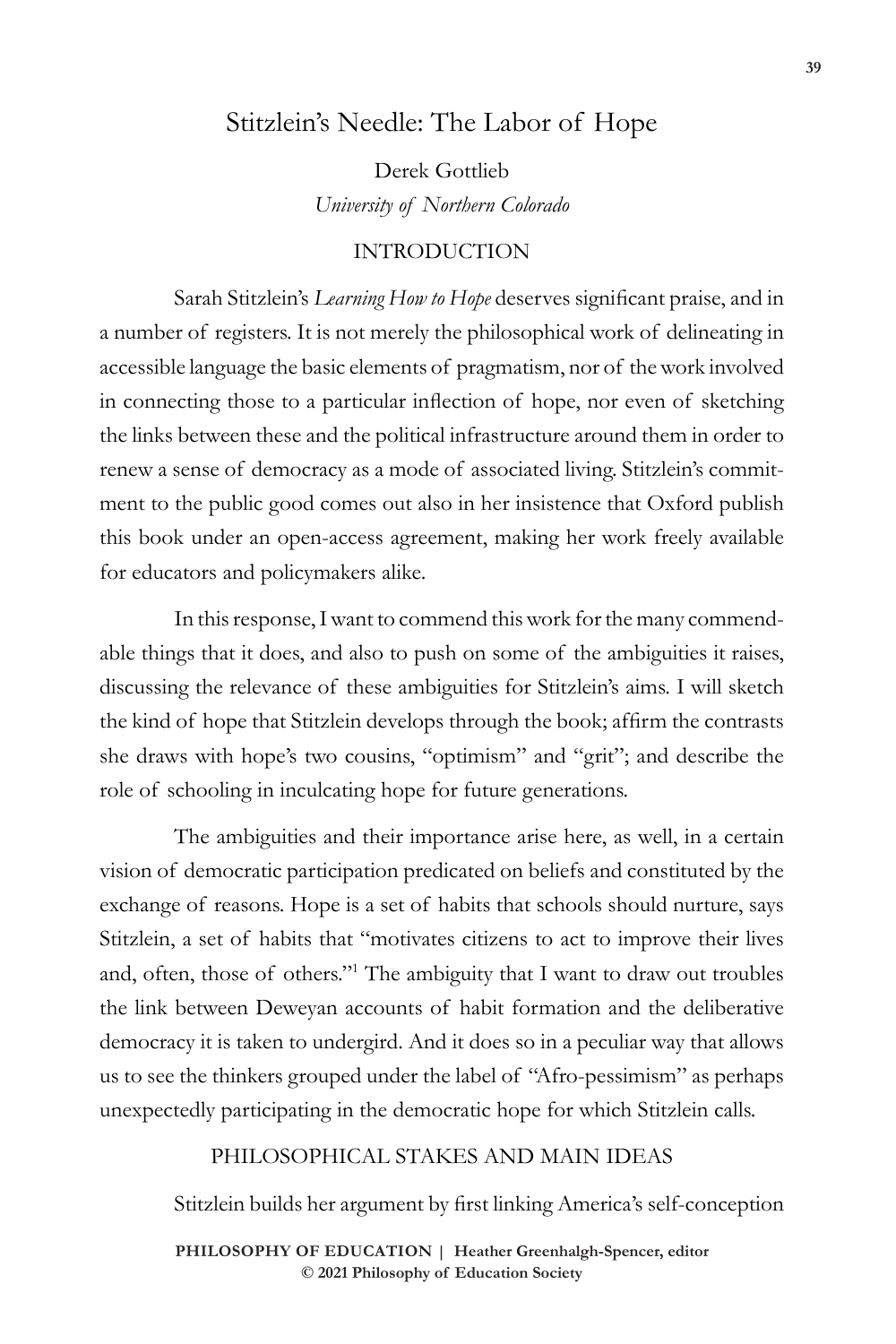to the idea of hope, and then by positioning American pragmatism as the philosophical embodiment of the nation and its aspirations. She covers the major themes and tenets of pragmatism in some detail, including its consequentialist view of truth, its basis in inquiry, its meliorism, and its emphasis on growth and deliberation. In her third and fourth chapters, Stitzlein leans more resolutely on Deweyan accounts of habit formation and democratic practices in describing the role of hope in our personal and public lives. I don't think it is unfair or unkind to say that this is mostly a recitation—as Stitzlein points out, "hope" is an important idea in the writings of canonical pragmatists and their inheritors, including C. S. Peirce and Cornel West, and so linking these ideas and covering the mechanisms by which pragmatism says they operate is not introducing anything radically new.

What *is* new, and what makes the book necessary, comes out in Stitzlein's accounts of the various ways in which a properly pragmatist hope has been misinterpreted or misapplied. These include a discussion of optimism as a pale imitation of genuine hope, as well as a contrast with hope as certainty, which she finds in the writings of Afro-pessimism. But it is when she devotes her fifth chapter to the faddish emergence of "grit" that the shape of her idea of hope—and the utter inadequacy of competing views—fully emerges. When she turns her sustained gaze upon the notion of grit as a pretender to the throne, all of the elements of her conception of democratic hope precipitate from the ether like an avenging god, and woe betide the imposters. For a reader like myself, who both disdains the abject simplicity of grit's self-helpiness and resents its uncritical uptake in education, this chapter is particularly gratifying.

In Stitzlein's account, it is all too easy to reduce hope to one of these graven images. Mere optimism *simply* desires the right outcome, but rejects the role of agency and responsibility bringing it about. To that extent, optimism is an "opiate," she says. It is "cheap."<sup>2</sup> Grit, meanwhile, like optimism, is future-oriented, but also in the wrong way. In its emphasis on persevering in pursuit of a distant goal, grit romanticizes struggle, traffics in self-help ideologies that stymie collective action, and encourages inattention to the emergent conditions of the present as they emerge. In this last facet, the key similarity between grit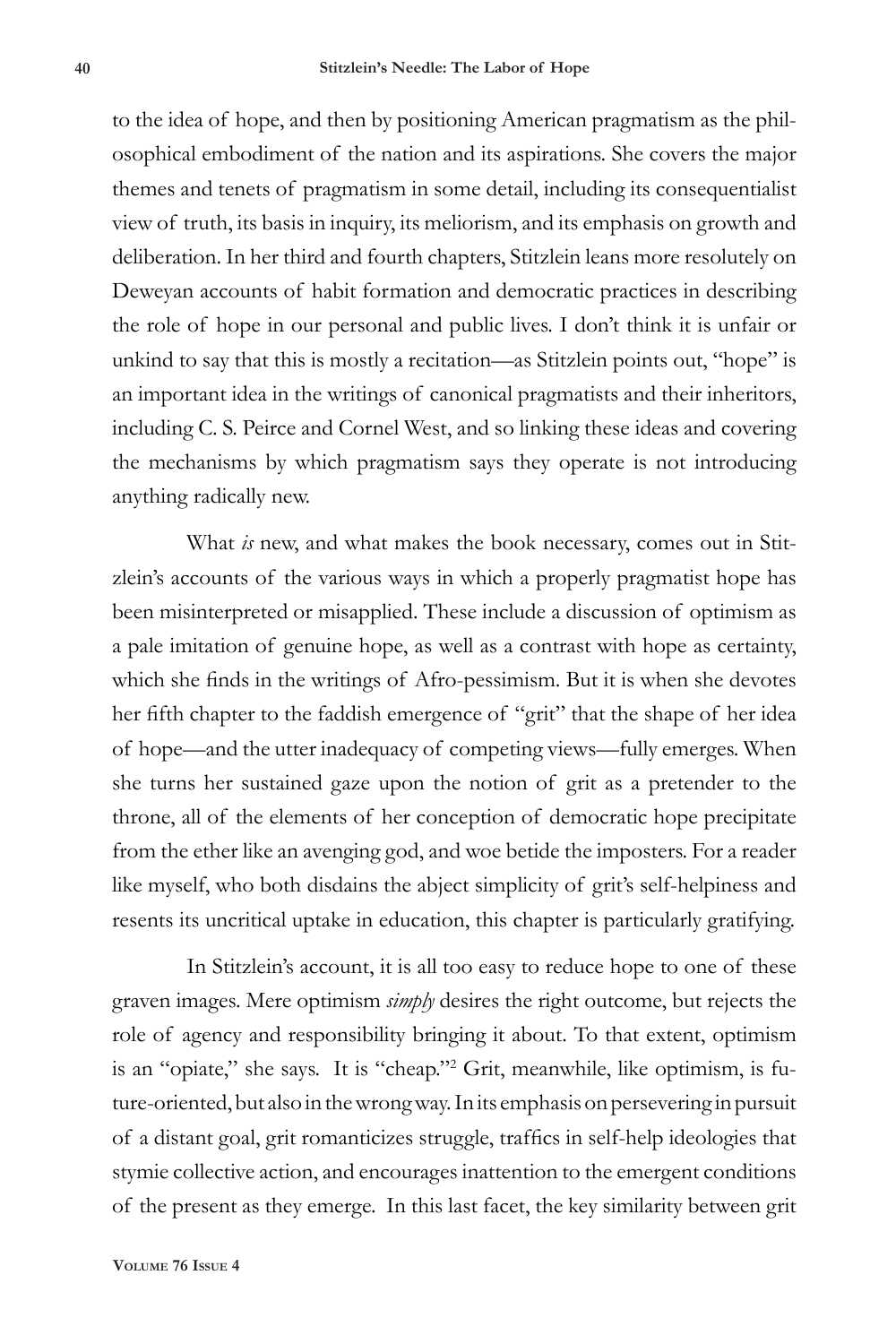and optimism stands out: both forms of addressing a bright future entail a kind of thoughtlessness about present conditions—these are *simply* to be overcome.

Stitzlein's democratic hope differs from these false idols in three important ways. First, the goal to be hoped for is nothing like a distant dream or the product of a decision. Hope rather emerges from "the anxiety that occurs when our habitual ways of doing things fail us."<sup>3</sup> It emerges from *trying,* with only partial success, to live out a certain way of being. Failures, here, throw one's purposes and practices into relief. Second, the ultimate goal is under constant revision in light of emergent conditions in the present. In good Deweyan fashion, democratic hope maintains an ongoing dialogue between making one's way toward a better future and the nature of the better future toward which one works. And third, hope, being a set of habits, has a "structural publicness," as Simon Glendinning calls it, in contrast to the private goals that grit and optimism pursue, which are necessarily less amenable to democratic understandings of the self.4 This, then, is the work of democratic hope as Stitzlein draws it out: through pragmatist inquiry and habit-formation, and through pragmatist meliorism, we keep ourselves in touch with the world we have, the world we want, and the ones with whom we would share it simultaneously.

### TWO TENSIONS REGARDING HABITS AND PUBLICNESS

Habits carry a great deal of weight in this account, because they are publicly shaped (the link to democracy) and because they provide motivation to improve (the link to meliorative action). But two competing views of our relations to our habits appear in this book. I think this exposes a tension in Dewey's work, rather than an inconsistency of Stitzlein's. One view makes democratic hope sound more procedural and less demanding than the other, and this has consequences for what Linda Zerilli calls democratic world-building, particularly where structural inequality is involved.<sup>5</sup>

The tension arises in two of the book's descriptions of a habit's failure*.* In the previous section, I quoted Stitzlein asserting that hope arises from the anxiety produced when a habit fails. But elsewhere in the book, Stitzlein emphasizes that habits can change only because we hold them tentatively "[w]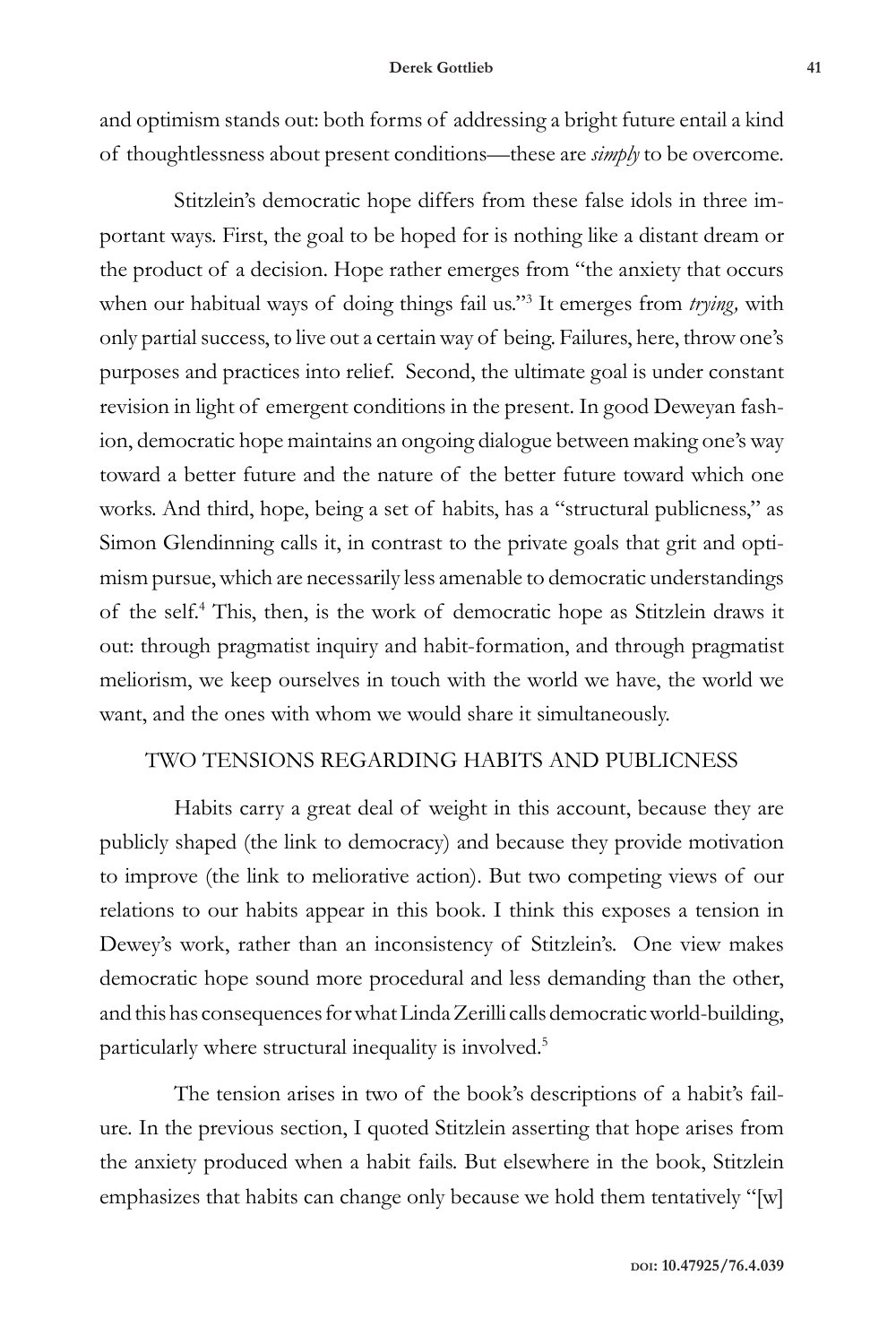hen we learn to form habits tentatively, as hypotheses about how we might best act in unpredictable future circumstances, habits can become flexible agents of change whose form emerges as situations unfold."<sup>6</sup> But why would the failure of tentatively held habits provoke anything like anxiety? Our tentative hold on them actually ensures that we are not fully invested in our habits, having "rival hypotheses," as Dewey calls them, waiting in the wings.<sup>7</sup> This setup and the anxiety reaction seem mutually exclusive.

But Stitzlein is right about the connection between the anxiety reaction and democratic hope, which suggests a problem with the hypothesis view. The hypothesis account, as I take it, is necessary for Dewey because of a foundational assumption that our pragmatist attachments to the world, our habits, bottom out in beliefs. In order for such beliefs to be non-dogmatic, they must be open to correction, and this means we must hold them loosely. But this excludes a middle ground that pragmatism ought to occupy, a middle ground between unquestioning assurance in the world and perpetual, skeptical distance from it. The fact that the maximum extent of my non-dogmatic contact with the world takes the form of a tentative belief leaves me stranded in a subjectivism that pragmatism resolutely wants to reject.<sup>8</sup>

On this view, my habits become objects of intelligent reflection only in virtue of the tentativeness of my hold on them; otherwise they are immune to change. Stitzlein notes that communicative exchanges can be "sufficient causes for each [participant] to modify their respective responses in turn," but only "when their habits are characterized by openness or are tentatively held."<sup>9</sup> Tentativeness and openness are linked; the implication is that non-tentative investment in our habits amounts to dogmatic closure and precludes our critical capacity. But is this right?

When Wittgenstein comes closest to the pragmatists, it is in his "meaning is use" maxim.<sup>10</sup> His notion of "use," I think, points to the same phenomenon that Dewey denotes with "habits," but the description is quite different. Like Dewey's "habit," Wittgenstein's "use" is constructed via action in public, via communication, via the sharing of a form of life.<sup>11</sup> But unlike Dewey's picture of tentativeness, Wittgensteinian "use" explicitly stakes the self to one's practices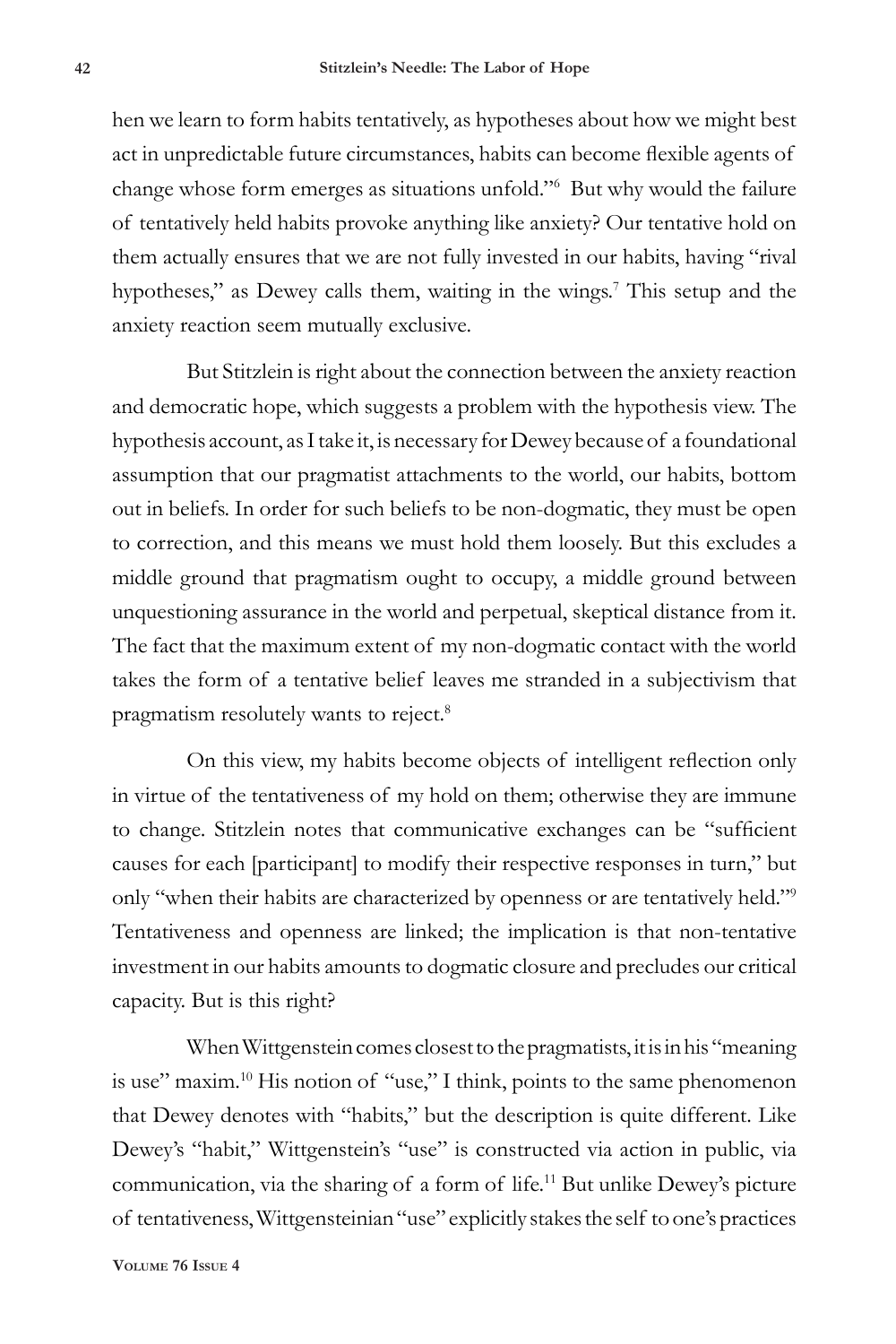in the world. In his 1930 lectures, Wittgenstein emphasizes that "use" requires "commitment": this differentiates it from either provisionality or simple decisionism.<sup>12</sup> For this reason, "use" cannot take the form of a "hypothesis." But this does not preclude critical reflection.

In my daily life I do not generally perform a habit to see *whether* it will work, as though I am trying to learn something *about* the world. I perform habits because they express my way—our way—of being *in* the world. Precisely for this reason, in fact, when habits *do* fail, it has the effect of a record scratch. It shows me to be unexpectedly out of attunement with the world and with others, uncannily false to myself. This experience is profoundly disorienting, which is what provokes the anxiety that Stitzlein ties to the emergence of hope. At *this* point, habits arise into the foreground for critical reflection. The critical gaze falls upon ourselves, as well, because our habits implicate us personally. Note that this account suggests that we can be *called out* of our habits by their failures without having to constantly maintain a critical distance from them or the world. In fact, the Emersonian shame that *motivates* a transformation of our habits requires that we *not* hold them tentatively, but rather understand our*selves* to be at stake in them.13

This distinction matters because of its implications for hope as a democratic habit, a style of democratic living to be taken up in a "spirit of shared fate."<sup>14</sup> This seems to me exactly the right way to imagine the task of democracy, but it's threatened by the ramifications of the hypothesis view of habits. That view seems to risk making the task of sharing fates too impersonal, the substance of communication too thin, the governing ethos of deliberation too, well, Rawlsian.<sup>15</sup> My worry, here, is about a certain *reception* of Stitzlein's Deweyan picture of habit-formation in a post-Rawls, post-Habermas era. This possibility is raised by something like a tonal contrast in competing ways Stitzlein describes public education's responsibilities for establishing the habitual conditions of democracy.

Stitzlein's first description emphasizes the inclusivity and transformational possibility of (Deweyan) communication when she encourages teachers to incorporate communicative practices in the classroom. She says, "[t]eachers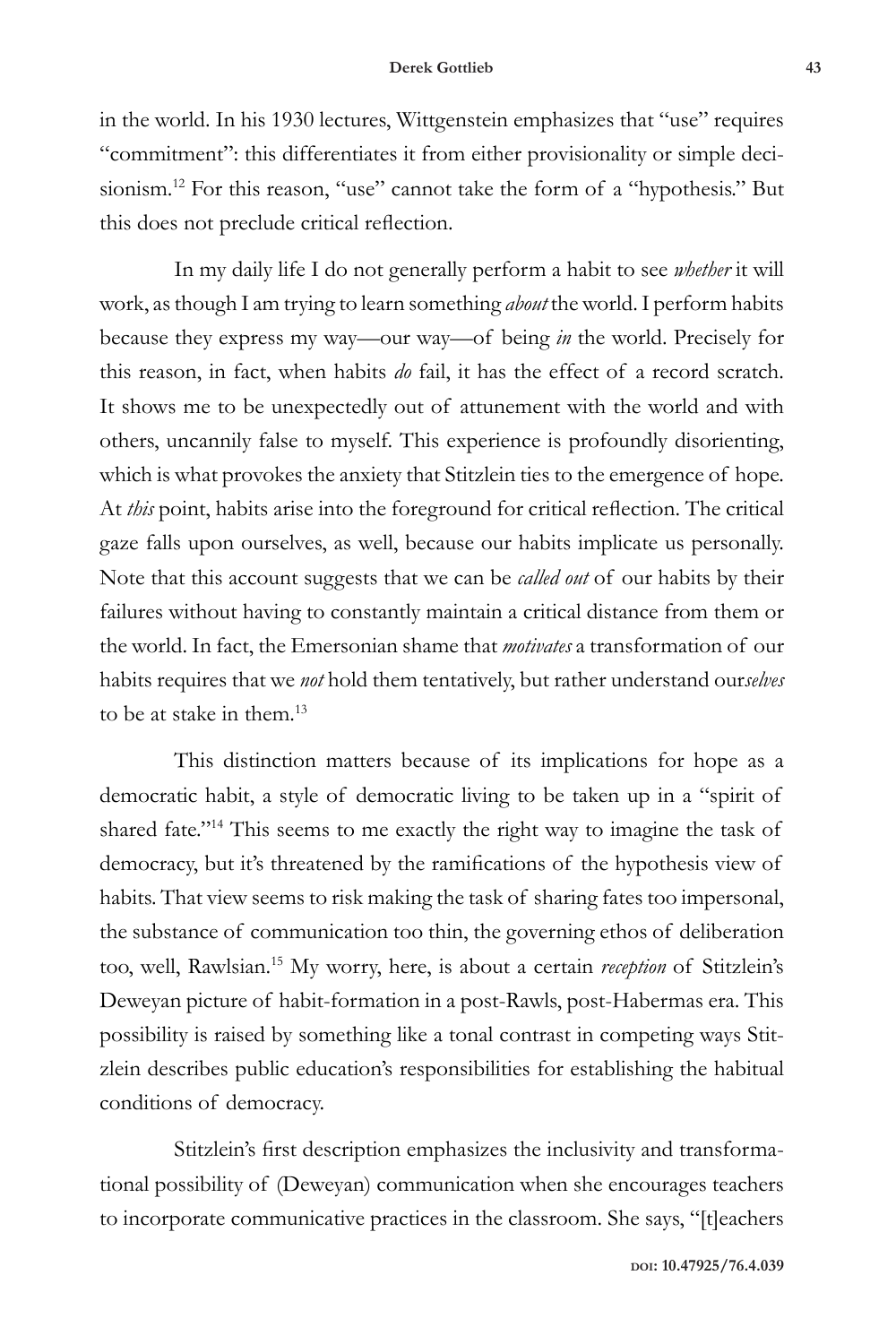should strive to provide conditions that spark conversations while modeling and calling for inclusive and transformational communication . . . Teachers of all subjects can craft environments that require communication while focusing the attention of their students on their effectiveness and inclusiveness so that communication can be improved for future endeavors."<sup>16</sup>

In the next paragraph, though, Stitzlein's outline of "effective" communication seems to submerge the transformational potential of communication by rendering "dialogue" as communication's *sine qua non.* "To dialogue effectively," she notes, "students must learn to explain their ideas and to justify their reasoning orally and in writing. They must also learn to actively listen, to understand the speaker, interpret the speaker's emotions, connect with the experiences another person is sharing, and probe the logic of the ideas offered."<sup>17</sup>

As it appears in the second paragraph, "communication" takes the form of exchanging reasons via a process of explanation and evaluation that rests on interlocutors' ability to represent experiences internally (in listening, interpreting, and connecting) and externally (in explanation and justification). I do not say that this is *wrong*, but I worry that it moves too quickly over all the stage-setting necessary to *enter* a space for communication. We perennially underestimate the difficulty of putting ourselves in a position to hear and understand concrete others, and this difficulty grows in proportion to those others' degrees of difference from ourselves. One form of this underestimation comes out in a Rawlsian view of social practices as governed by the set of rules to which we would all (hypothetically) agree, which becomes a "thin universalism" meant to solve those degree-of-difference problems.<sup>18</sup> This necessarily excludes novel forms of communication and novel kinds of injustice claims—precisely where the transformative potential lies. Afro-pessimism is particularly attuned to the tendency of "thin universalism" to reinforce structural forms of marginalization, dampening the possibility of transformation and reducing Deweyan communication to a pale shadow of itself.<sup>19</sup>

#### DEMOCRATIC HABITS AND STRUCTURAL RACISM

Stitzlein is fantastic at interrogating the relationship between pragmatist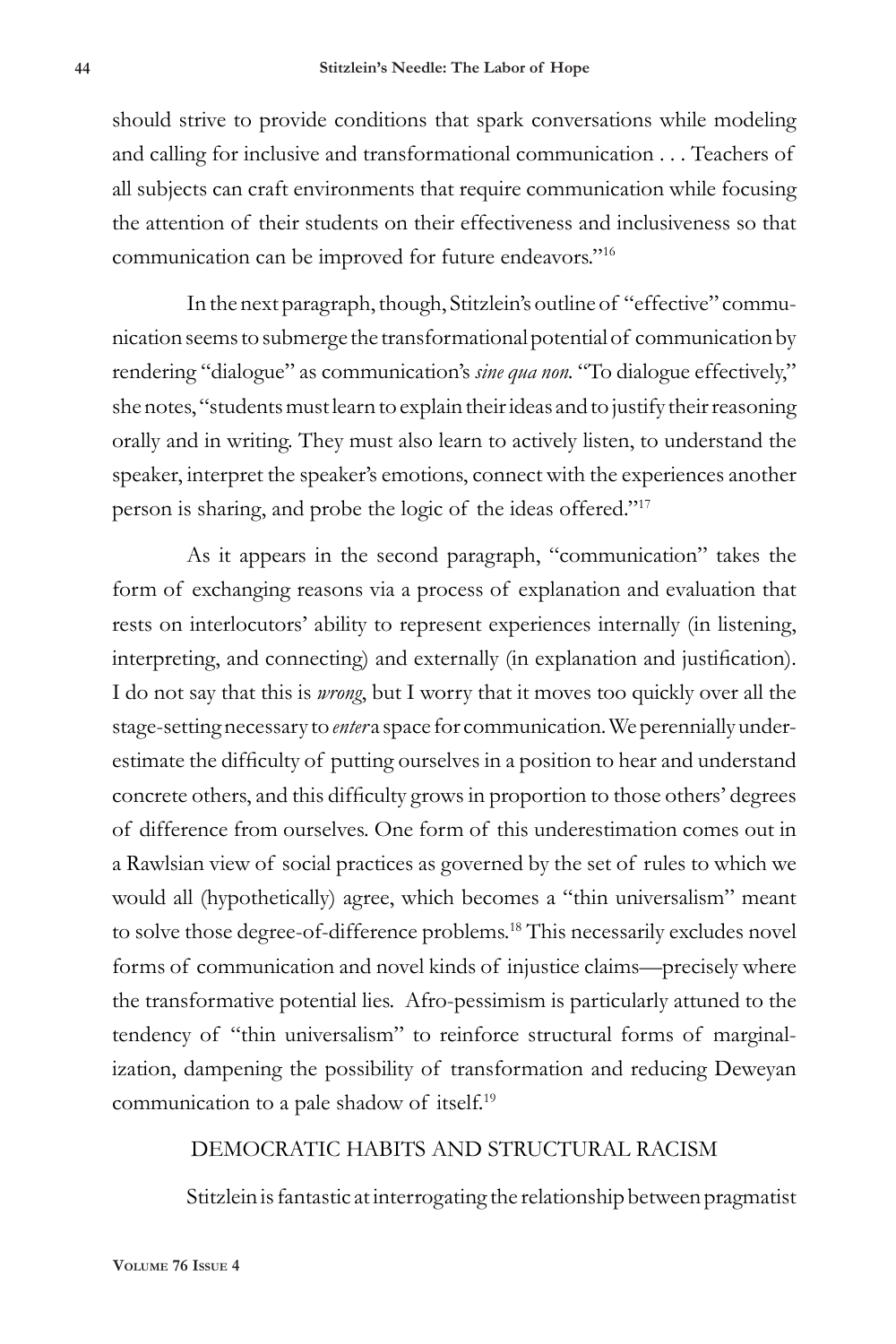hope and structural racism. She contrasts meliorative approaches like Melvin Rogers's to the "form of political fatalism" she finds in Ta-Nehisi Coates's Afro-pessimism.<sup>20</sup> But it seems to me that this view of Afro-pessimism, which Rogers echoes, misrecognizes Afro-pessimism's meliorative commitment to struggle.<sup>21</sup> Pragmatism and Afro-pessimism seem substantively aligned on the inadequacy of hope construed as optimism.

In Stitzlein's book, Coates's pessimism assumes the form of "urg[ing] his son to struggle not under the false pretense that his son's struggle will convert racists to the ways of justice, but rather [recognizing] that racists and white people who benefit from racism must also 'learn to struggle themselves."<sup>22</sup> Far from being hopeless, this seems to describe a method for achieving racial justice. It neither romanticizes struggle for its own sake (like grit), nor denies the responsibility for action (like optimism). It acknowledges the limitations of one's own power, requiring communication, the making common of a struggle across racial lines. Coates's construction only looks hopeless if racist structures—habits—are taken as *the effects* of individual racist *beliefs*. If this is so, then converting other individuals from their racist beliefs becomes a prerequisite for common struggle, and therefore, when Coates rejects that aim, it looks like rejecting the possibility of justice. Here again, the precise relation between habits and beliefs is paramount.

Inheritors of Fanon's work—including Afro-pessimists like Calvin Warren and Fred Moten—often deny this unidirectional cause/effect structure between racist habits and racist beliefs.<sup>23</sup> Indeed, on their accounts, racist structures are prior to our concepts of "individuality," "rights," "freedom," and "belief "; they are built into the conceptual apparatus itself. On Warren's view, in particular, "the free black" can never become the kind of being about whom white people would have either racist or antiracist beliefs because blackness is constitutively included as the ontological "nothing" of white individuality.<sup>24</sup> This strikes me not as an expression of hopelessness about the prospect of achieving racial justice, but as the laying out of necessary—though more difficult—conditions for success. Belief-conversion is not enough; only by *also rearranging the foundations of white individuality* can the notion of the "free black" be realized.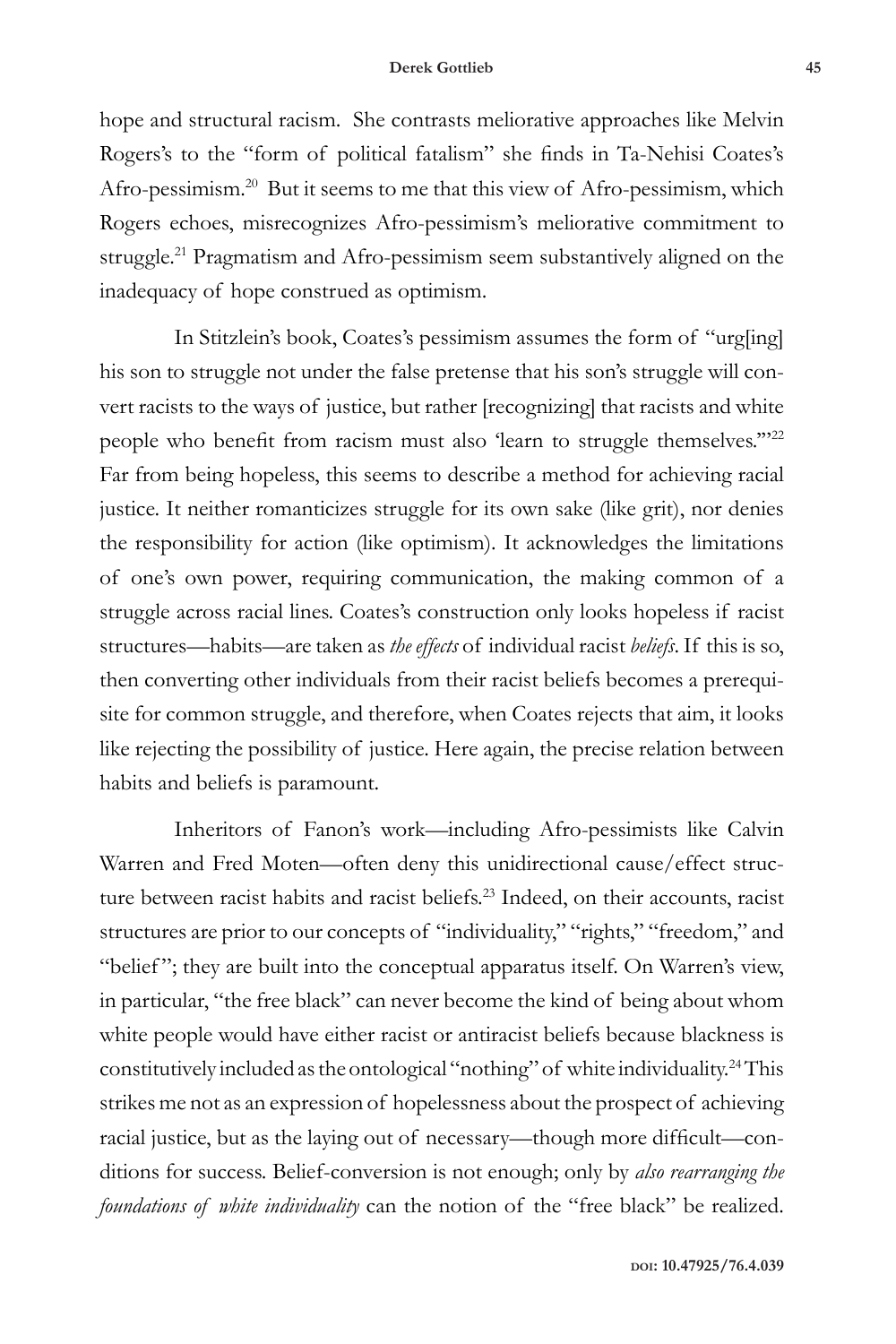This is where white people must struggle themselves.

And it returns us to the issue of communication and of democracy as a mode of associated living. In order to achieve an antiracist democracy, schools must not only teach communicative skills of self-expression, interpretation, experience-sharing, etc. They must also, at a much more fundamental level, facilitate experiences of cross-racial, cross-class attachment and solidarity—not only in the classroom, but on the playground and in extracurricular activities, too. Seeing another as a *relevant* other is a precondition for communication, for taking another's experiences seriously, for listening to them. This "seeing-as" is not a form of belief, but it would certainly count as a habit, it seems to me. <sup>25</sup> Transformational methods of habit reform are necessary to Deweyan communication and necessary to the achievement of racial justice. This suggests to my mind a broad overlap between pragmatism and Afro-pessimism, rather than an opposition. It is simply a further task to sort out exactly how "beliefs" fit in. The risk of which I have been wary throughout has to do with rendering Deweyan communication available to co-optation by a kind of "deliberation" predicated on "thin universalism" that overlooks the difficulty of communication's most demanding elements.

This is, then, a "yes-and" response to Stitzlein's incredible book. It is fundamentally *right* in its clarion call to get down to the business of pragmatist hope in schools. All of it is absolutely necessary, and what I've tried to do here is point to some further areas of necessity in order to realize the goal that we—and we all—share.

- 2 Stitzlein, *Learning How to Hope*, 50.
- 3 Stitzlein, 97.
- 4 Simon Glendinning, *On Being with Others: Heidegger, Derrida, Wittgenstein* (London: Routledge,

<sup>1</sup> Sarah Stitzlein, *Learning How to Hope* (Oxford: Oxford University Press, 2019), 3.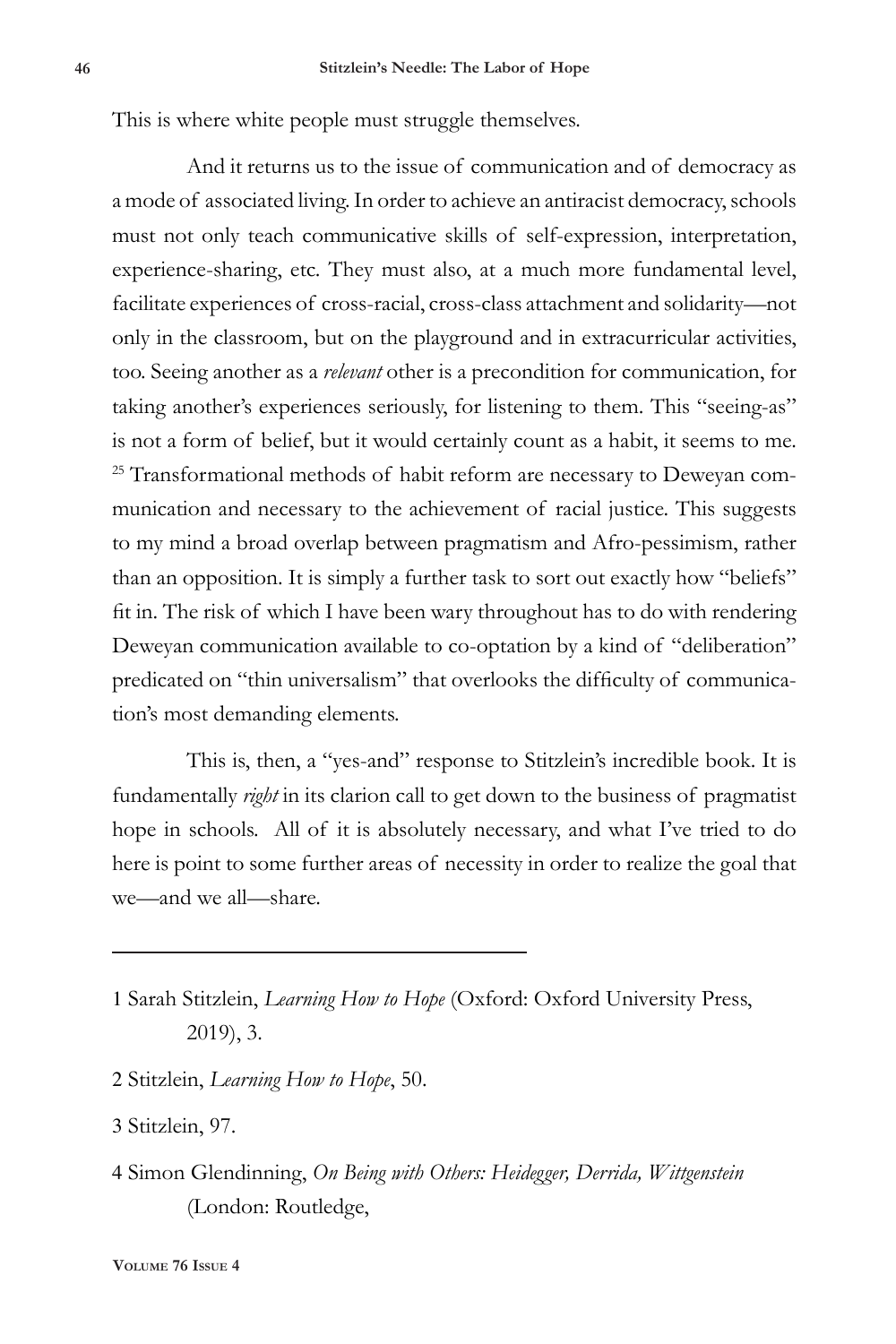1998), 103.

5 Linda Zerilli, *A Democratic Theory of Judgment* (Chicago: University of Chicago Press, 2016).

6 Stitzlein, *Learning How to Hope*, 42, 67, 112.

- 7 John Dewey, *How We Think* (Ozymandias Press, 2016), 64.
- 8 This is roughly Dreyfus and Taylor's criticism of Rorty. Hubert Dreyfus and Charles Taylor, *Retrieving*
- *Realism* (Cambridge, MA: Harvard University Press, 2015), 39-42.

9 Stitzlein, *Learning How to Hope*, 112.

10 Ludwig Wittgenstein, *Philosophical Investigations*, ed. P. M. S. Hacker, G. E. M. Anscombe, and

Joachim Schulte (London: Wiley-Blackwell, 2009), §197.

- 11 Wittgenstein, *Philosophical Investigations*, §198-199. See also Stanley Cavell, "The Availability of
- Wittgenstein's Later Philosophy" in *Must We Mean What We Say?* ed. Stanley Cavell (Cambridge:
- Cambridge University Press, 1976), 49-52.
- 12 David Stern, Brian Rogers, and Gabriel Citron, eds., *Wittgenstein: Lectures, Cambridge 1930–1933:*
- *From the Notes of GE Moore* (Cambridge: Cambridge University Press, 2016), 90-99.
- 13 For a fuller version of this view of Emersonian shame, see Andrew Norris, *Becoming Who We Are:*
- *Politics and Practical Philosophy in the Work of Stanley Cavell* (Oxford: Oxford University Press, 2017),

Ch. 5.

14 Stitzlein, *Learning How to Hope*, 49.